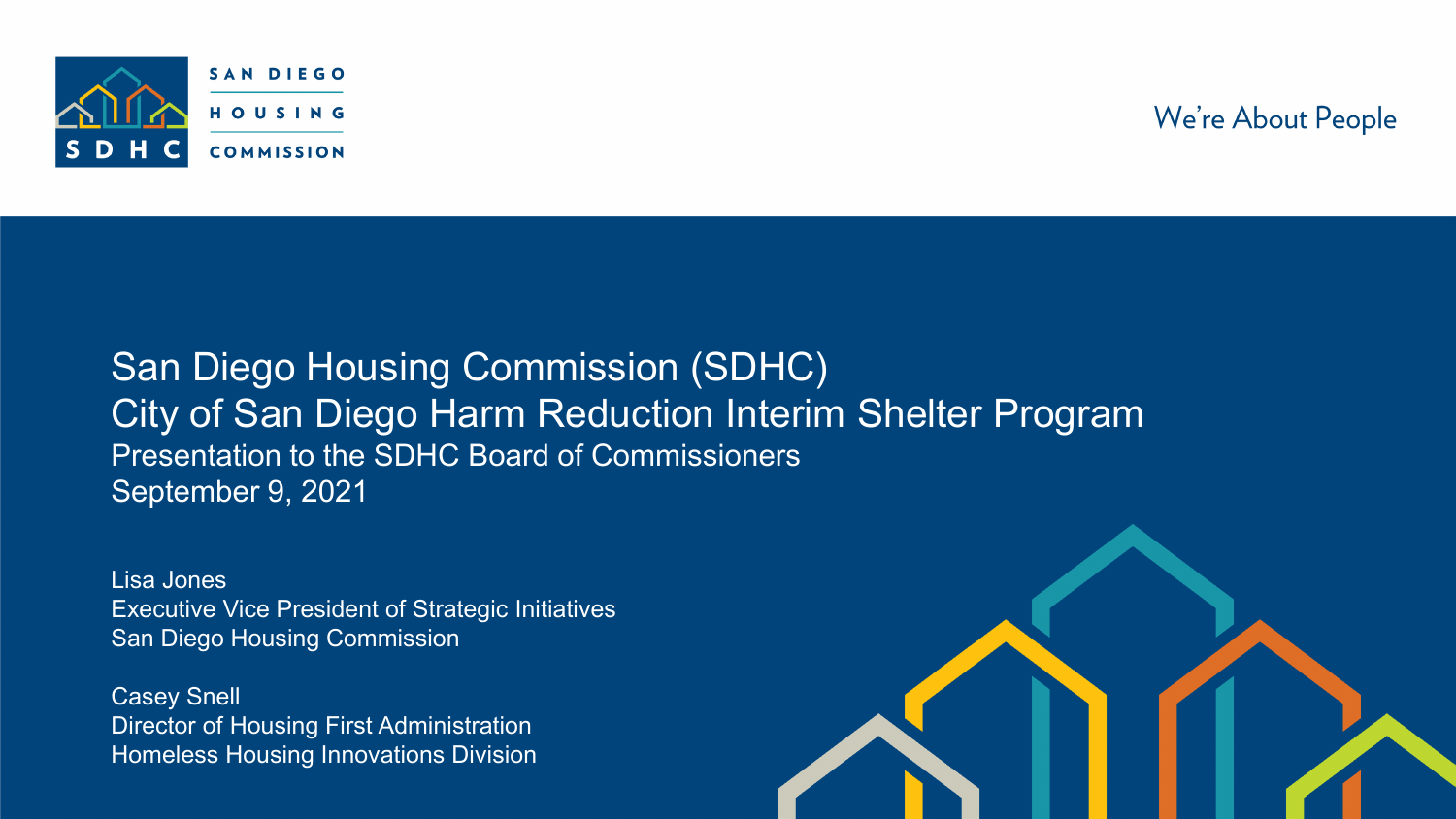

## City of San Diego Harm Reduction Interim Shelter **Introduction**

- April 19, 2021: Mayor Todd Gloria announced a proposed investment of more than \$10 million in America Rescue Plan Act (ARPA) funds to create additional crisis response resources and investments in shelter and longer-term housing options to address unsheltered homelessness.
- The City of San Diego's Fiscal Year 2022 Budget appropriated \$7.5 million to support the development and expansion of harm reduction strategies for persons with substance abuse challenges and to implement additional shelter beds for high-need populations.
- SDHC will administer the program through the Memorandum of Understanding (MOU) between the City and SDHC for the provision of Homeless Shelters and Service Programs.
- The program will be operated in conjunction with the County of San Diego's Behavioral Health Services.

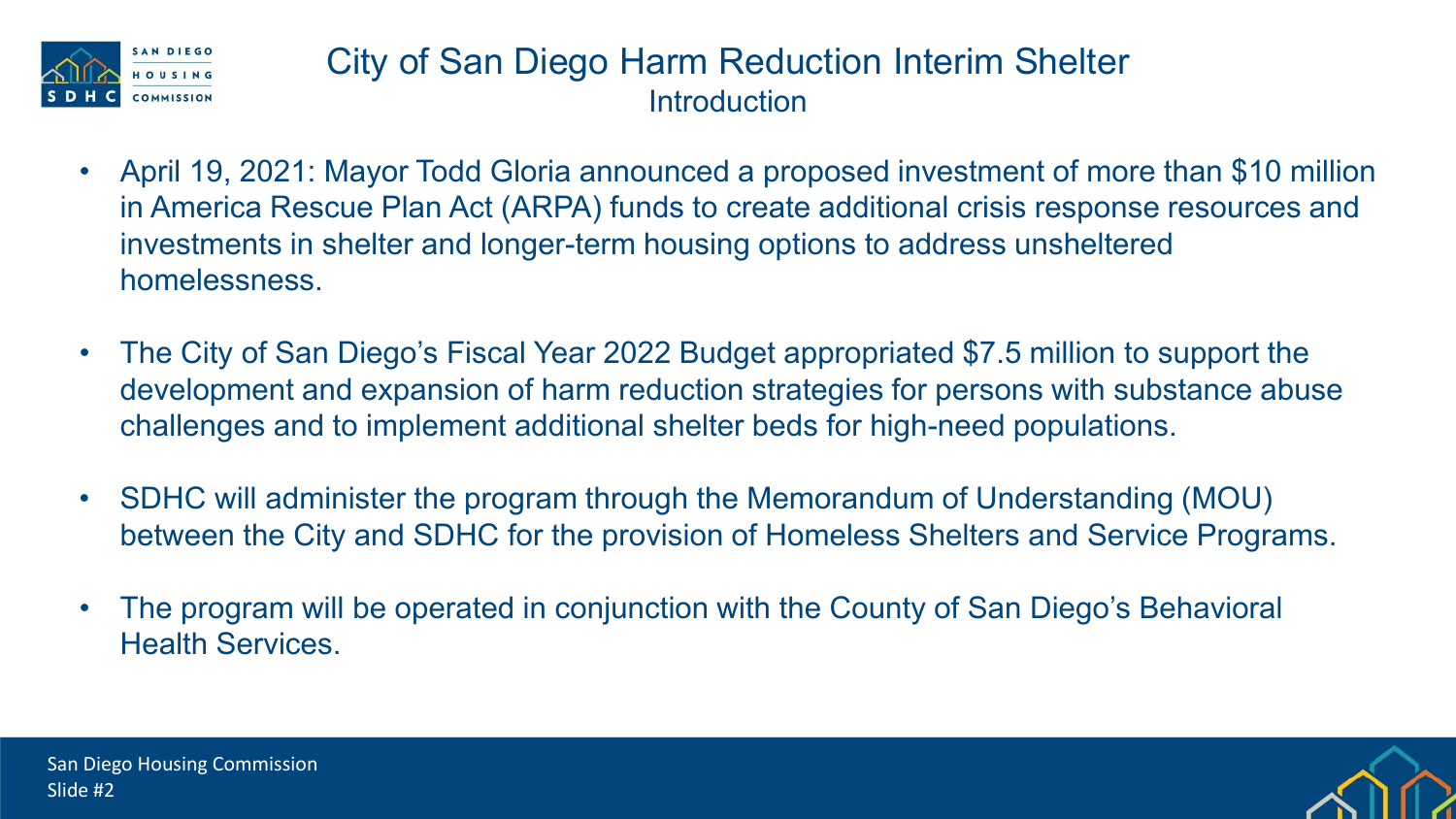

- Alpha Project has extensive experience operating shelter programs, permanent supportive housing projects and residential treatment programs for individuals and families experiencing homelessness.
- Alpha Project operates Casa Raphael, a state-licensed and certified residential treatment program for men in recovery from substance abuse.
- The program offers an intensive 12-week environment in which residents participate in an evidence-based practice curriculum. The program provides housing, food, recovery workshops, case management, mental health counseling, access to healthcare, work, financial assistance, and other support services.
- The program is primarily supported by the County of San Diego.

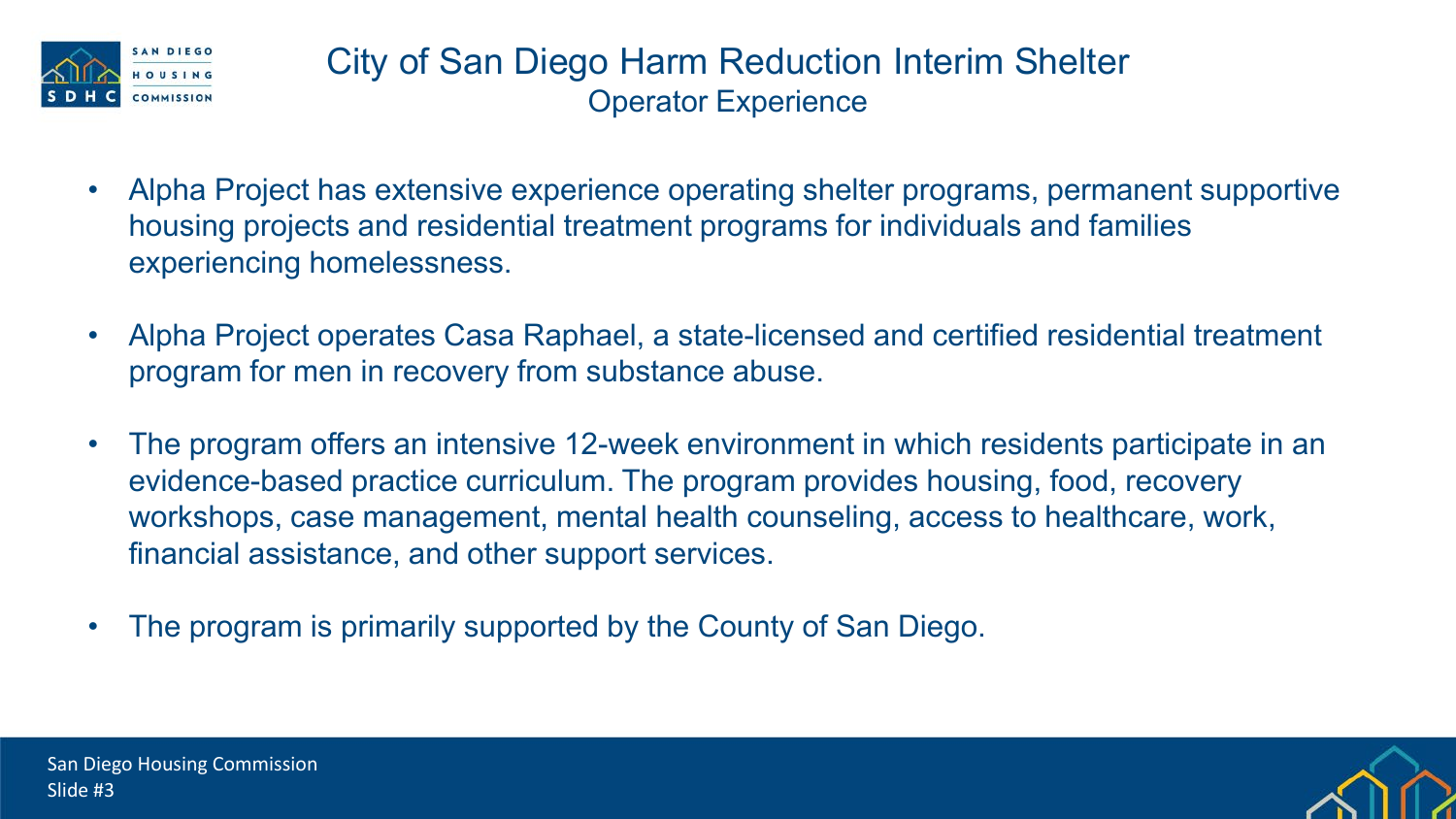

## City of San Diego Harm Reduction Interim Shelter Service Model

- In conjunction with the County of San Diego's Behavioral Health Services, the Harm Reduction Interim Shelter Program will provide:
	- ‒ safe, low-barrier shelter
	- ‒ specialized stabilization and supportive services for individuals experiencing unsheltered homelessness with co-occurring substance use and mental health conditions
- The County of San Diego will provide a diverse portfolio of supportive services, including but not limited to:
	- ‒ outreach and engagement
	- case management
	- ‒ multidisciplinary care coordination
	- peer support services
	- ‒ substance abuse treatment
	- ‒ medication-assisted treatment
	- ‒ mental health services
	- ‒ access to public benefits

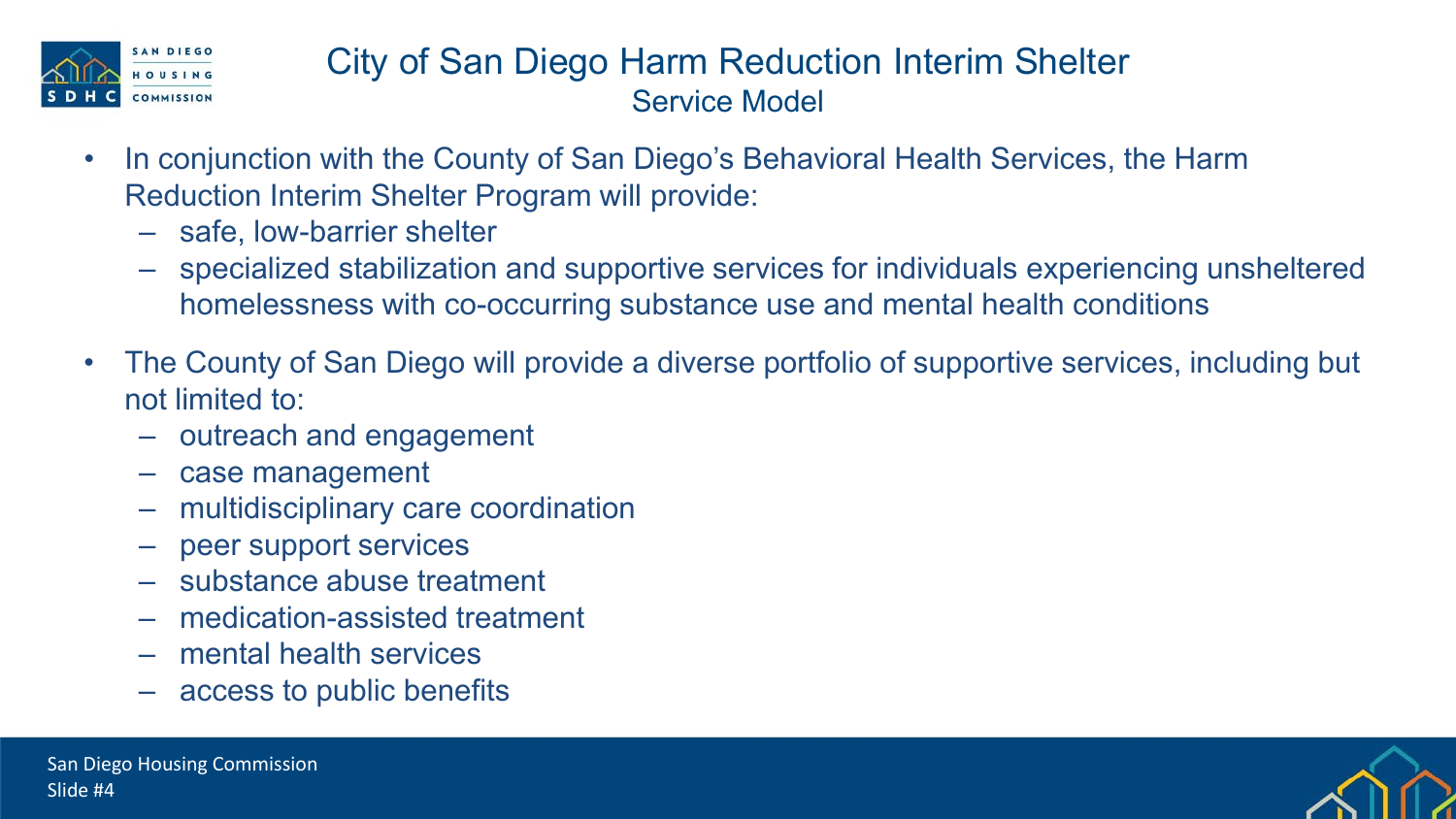

- Alpha Project will manage day-to-day shelter operations, including residential services, onsite security, ancillary facilities and site management.
- Alpha Project will provide housing navigation services to assist clients with accessing the necessary supports to exit to a permanent or longer-term housing destination.
- Service Coordinator to support the implementation of a client-centered and harm reduction service model, while working closely with the County's contractor to coordinate the provision of care.

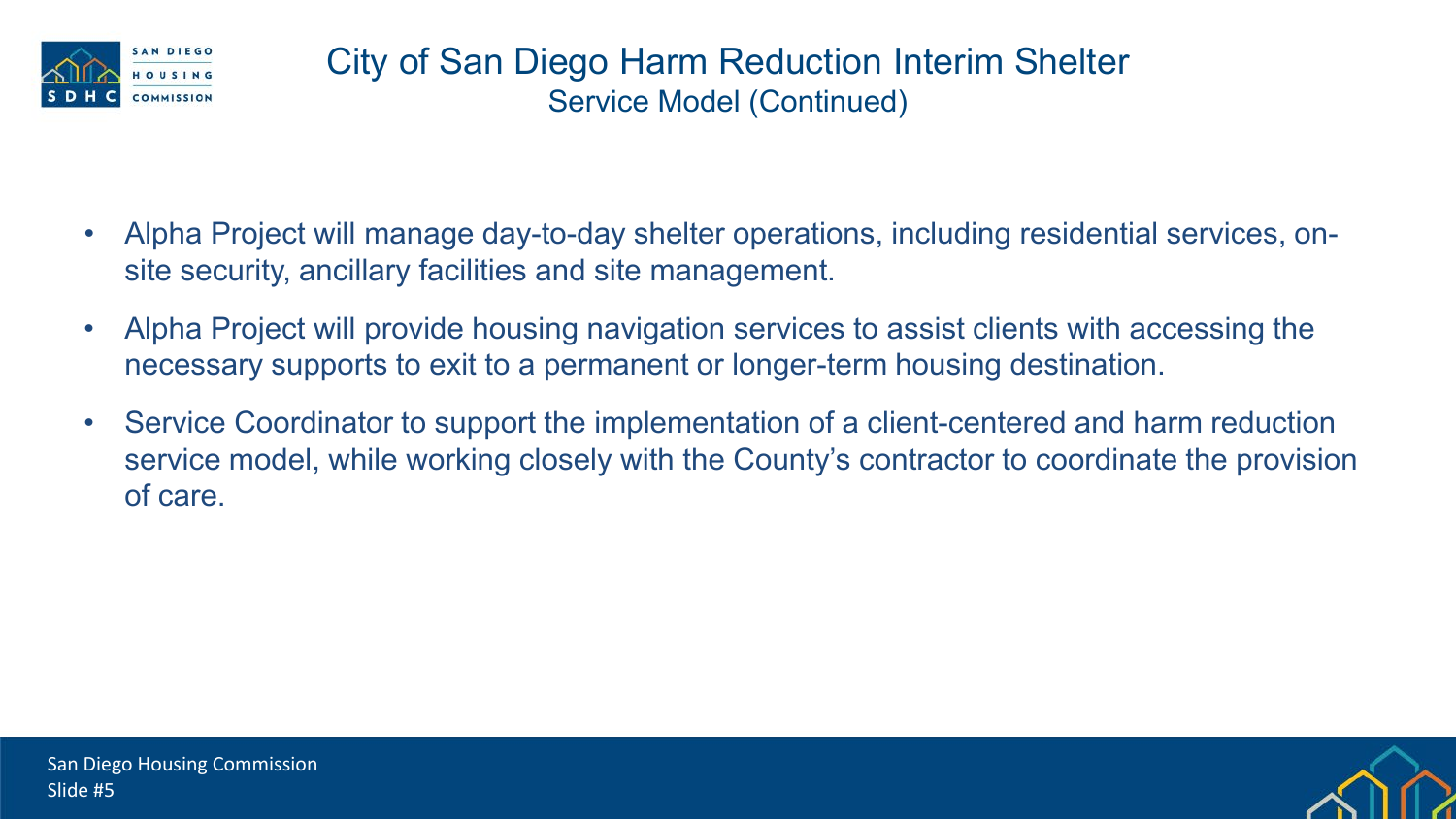

City of San Diego Harm Reduction Interim Shelter Service Model (Continued)

- Services will include:
	- ‒ Referrals to Primary Care Resources (County)
	- ‒ Health, Wellness and Recovery Activities (County)
	- ‒ Behavioral/Mental Health Resources (County)
	- ‒ Substance Abuse Treatment (County)
	- ‒ Housing Navigation Case Management (Alpha)
	- ‒ Residential Services and Staffing (Alpha)
	- ‒ 24/7 On-site Security (Alpha)
	- ‒ A Maximum of 50 beds and other residential furnishings for single adults and couples experiencing unsheltered homelessness (Alpha)
	- ‒ Three Meals per Day (Alpha)
	- ‒ Showers, Wash Stations, Restrooms, Laundry Services and Property Storage (Alpha)

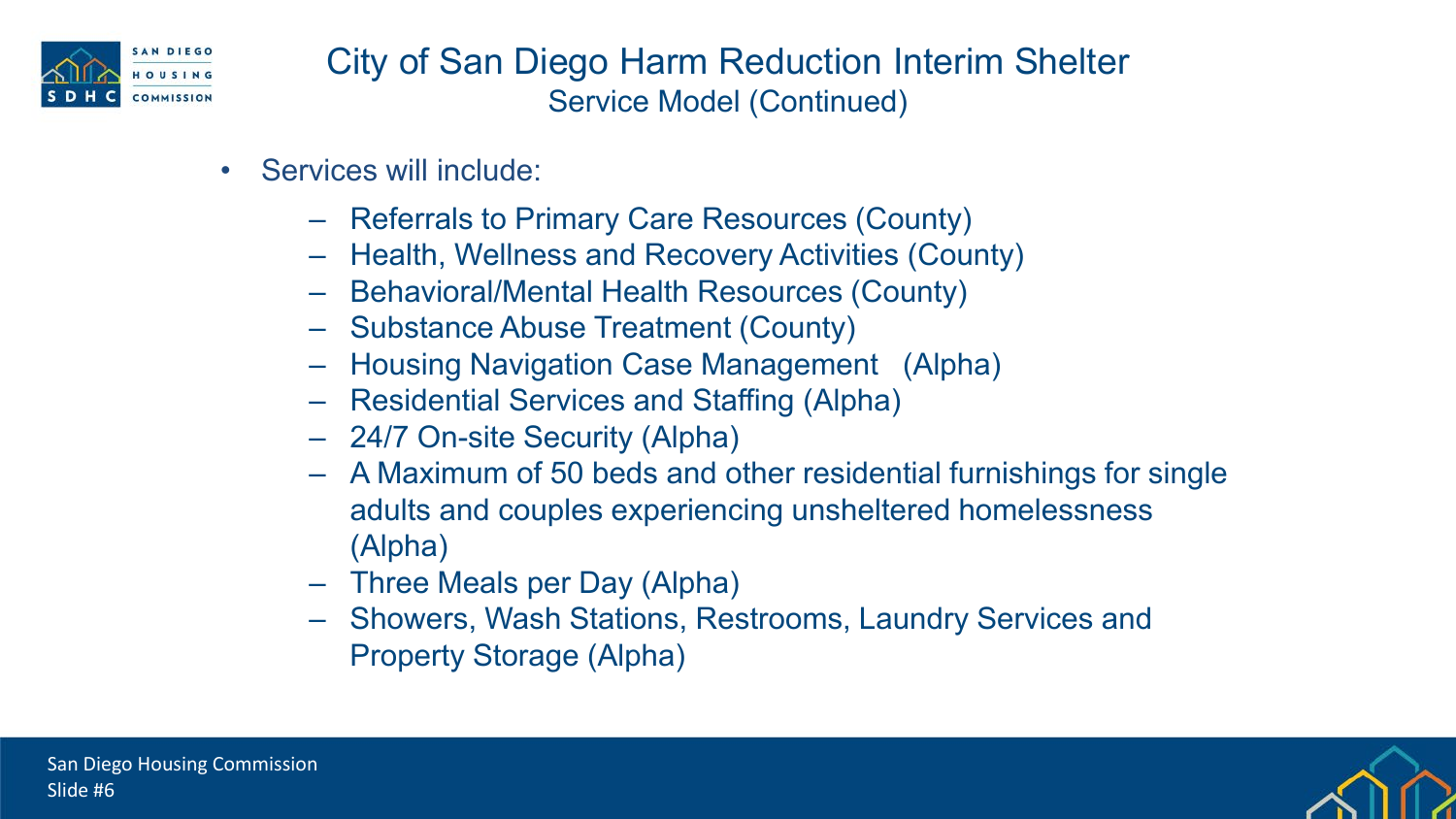

City of San Diego Harm Reduction Interim Shelter COVID-19 Precautions

- Compliance with all local, state and federal public health orders.
- Alignment with guidance from U.S. Department of Housing and Urban Development and the Centers for Disease Control and Prevention
	- ‒ Preventing & Managing the Spread of Infectious Disease for People Experiencing Homelessness
	- ‒ Preventing & Managing the Spread of Infectious Disease within **Encampments**
	- ‒ Interim Guidance for Homeless Service Providers to Plan and Respond to Coronavirus Disease 2019
- Personal Protective Equipment for both clients and staff
- **Screening/Isolation Procedures** 
	- Daily Health Screenings
	- ‒ Temporary Lodging Referrals
	- ‒ COVID-19 Testing and Vaccination

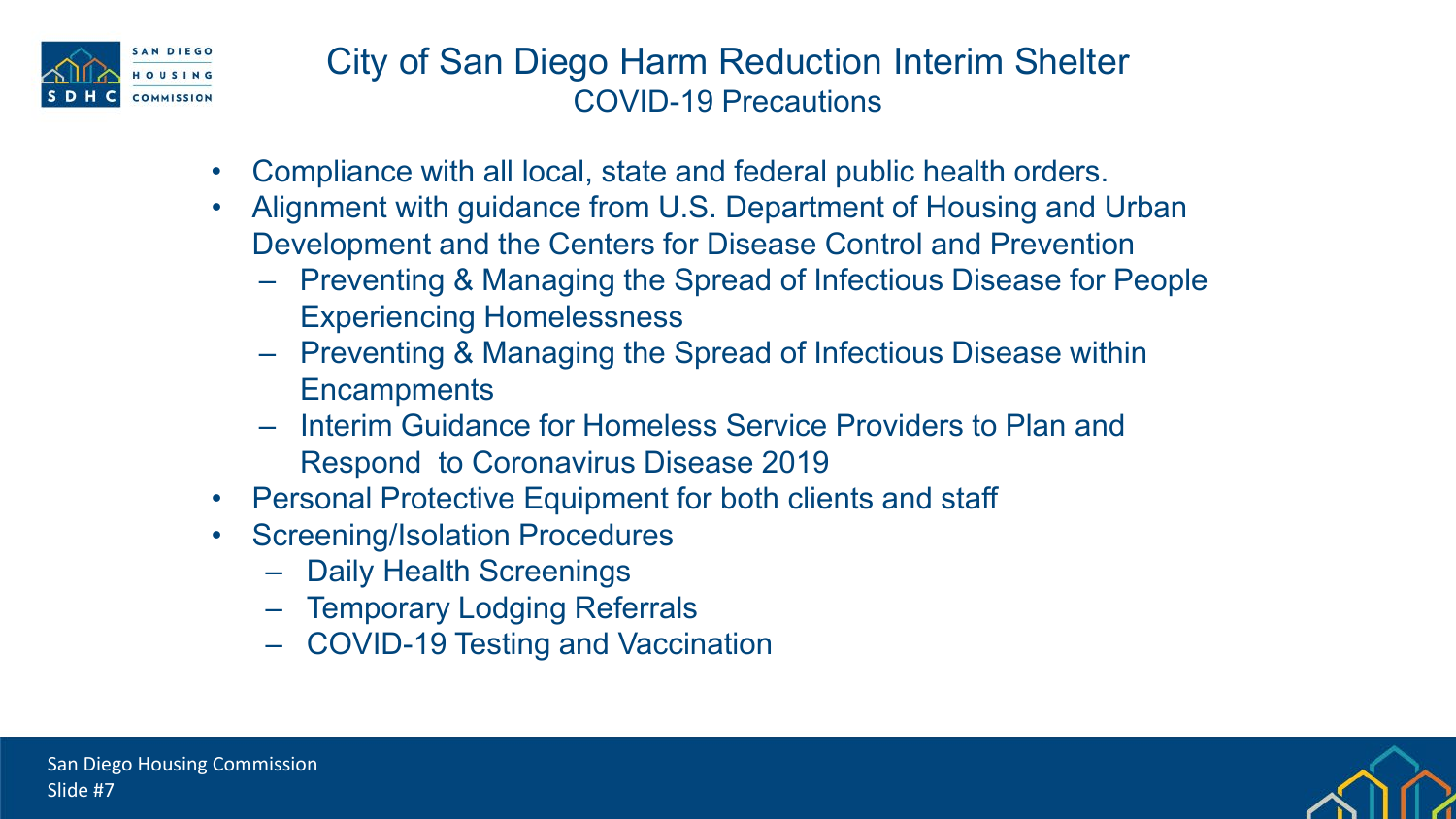

City of San Diego Harm Reduction Interim Shelter Fiscal Year 2022 Operating Budget

- Nine-month Operating Term: October 1, 2021 June 30, 2022
- Operating expenses for the initial contract term: \$1,717,332.00
- Funding provided through an allocation of City General Funds approved through the City's Fiscal Year 2022 Budgeting Process
- Future contract terms will be exercised contingent on funding availability.

| <b>FUNDING SOURCE</b> | <b>FUNDING BY USE</b>                   | <b>FY 2022</b> |
|-----------------------|-----------------------------------------|----------------|
| <b>General Fund</b>   | <b>Alpha Project Operating Contract</b> | \$1,485,554    |
|                       | <b>Start-up Costs</b>                   | \$150,000      |
|                       | <b>SDHC Administration</b>              | \$81,778       |
| <b>TOTAL</b>          |                                         | \$1,717,332    |

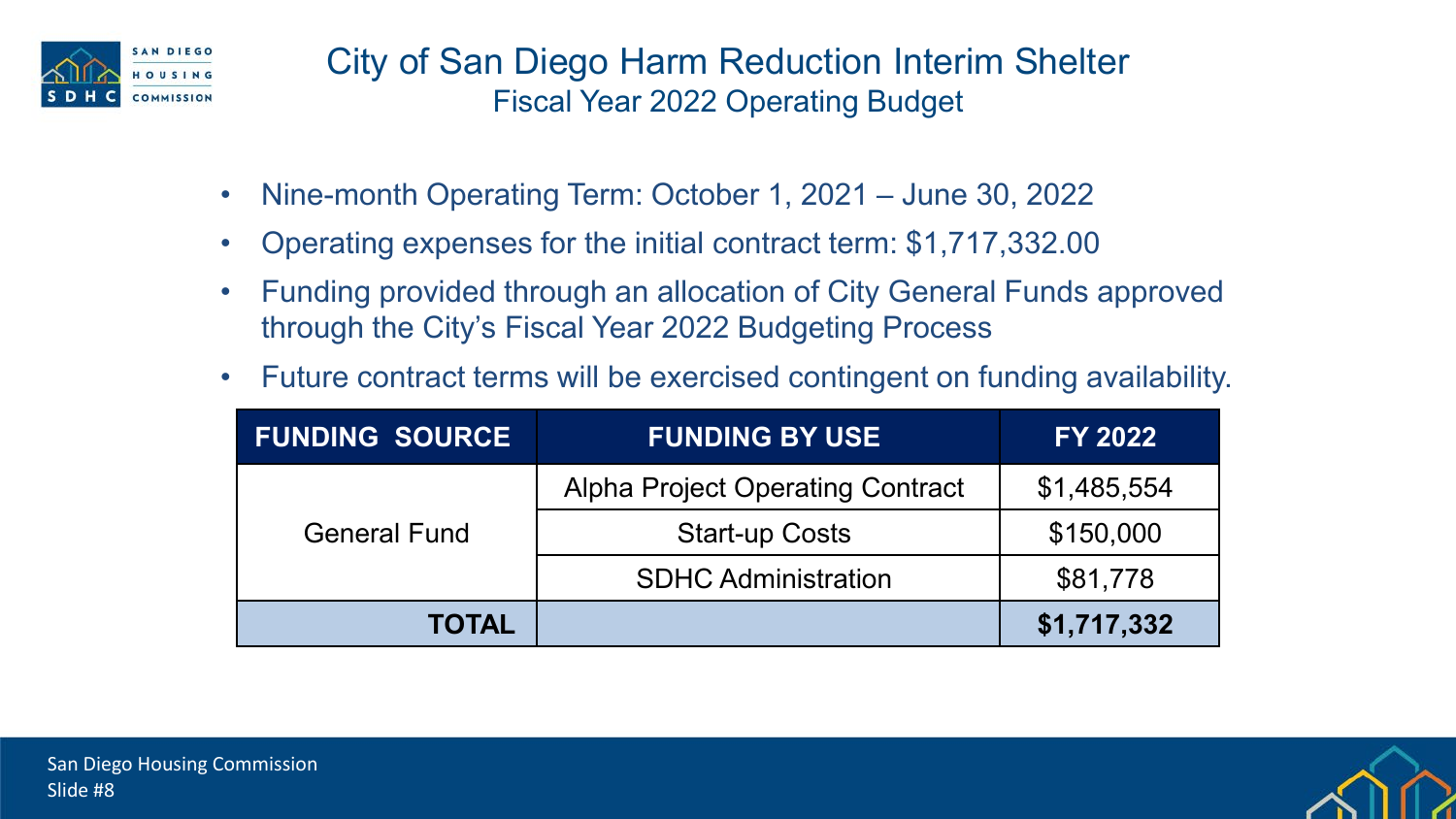

- May 11, 2021: SDHC issued a Request for Qualifications (RFQ).
	- ‒ Posted and made available for download on the PlanetBids website through both SDHC's and the City of San Diego's portals.
- May 31, 2021: RFQ closing date
	- ‒ Submissions received from two respondents
		- **Alpha Project**
		- Father Joe's Villages
	- ‒ Both were determined to be qualified.
	- ‒ Alpha Project was selected as providing the best overall value to SDHC for the target population.

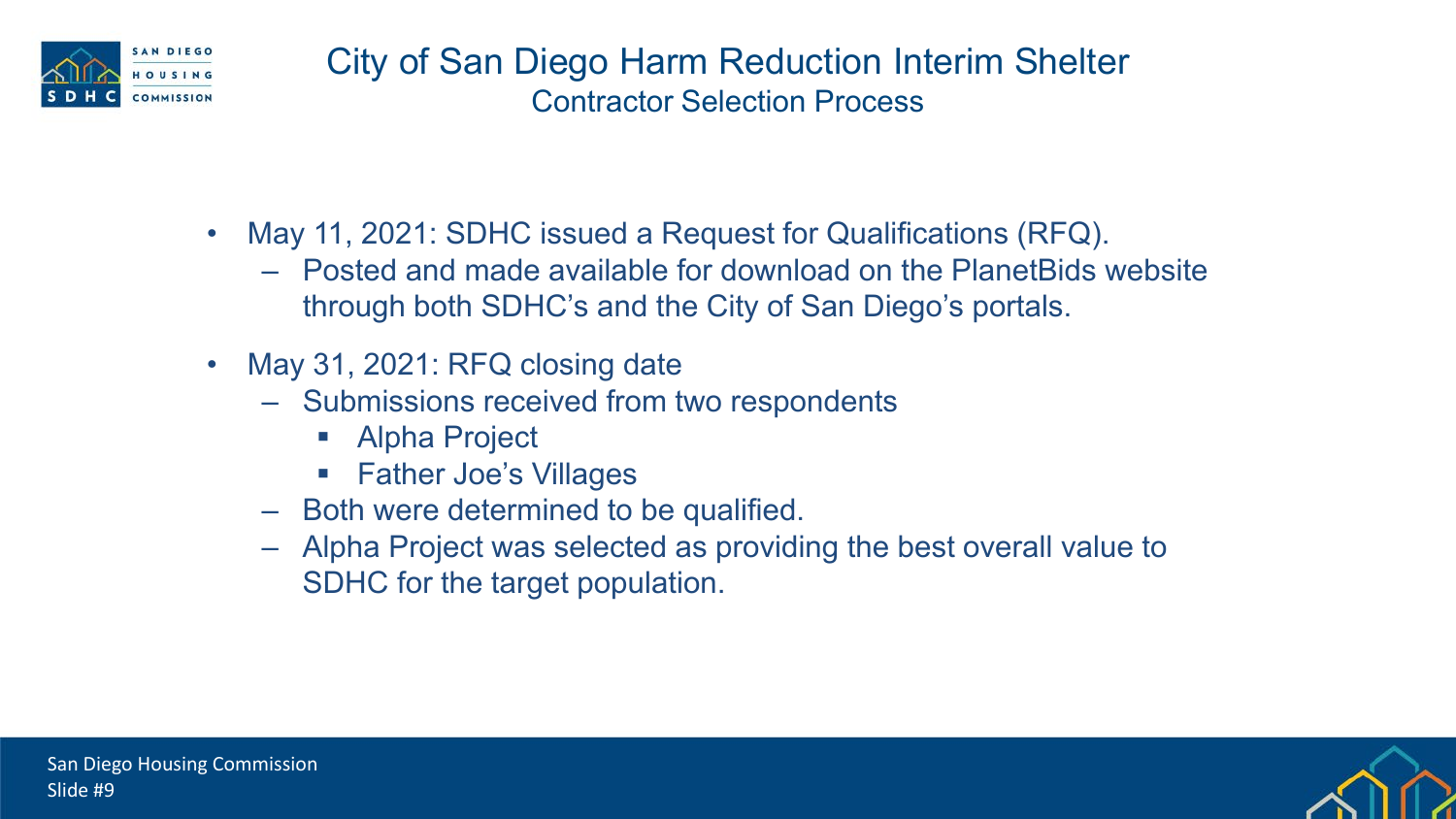

#### **That the SDHC Board of Commissioners take the following actions:**

1) Authorize SDHC to enter into an agreement with Alpha Project for the Homeless in the amount of \$1,635,555 for an initial nine-month term of October 1, 2021, through June 30, 2022, with a one-year option for renewal, contingent on funding being made available for that purpose through the City of San Diego's Fiscal Year 2023 budgeting process, to provide interim shelter and supportive services at the City of San Diego's Harm Reduction Interim Shelter Program at 3220 Sports Arena Blvd., San Diego, 92110, for persons experiencing homelessness. Funding will consist of \$1,717,332 in City General Funds for the initial operating term, which includes \$81,778 for SDHC administration;

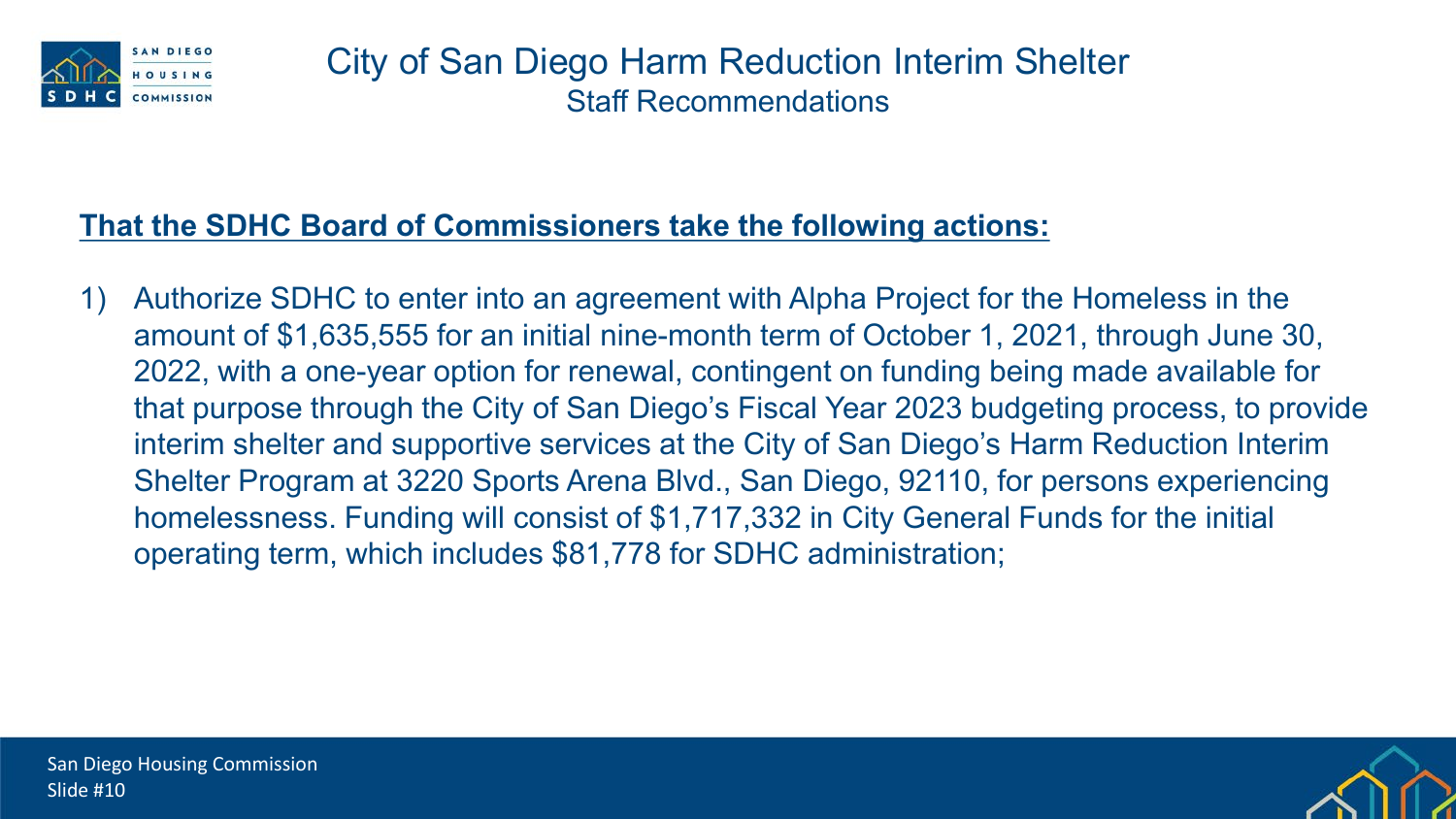

- 2) Authorize SDHC's President & Chief Executive Officer (President & CEO), or designee, to execute all documents and instruments that are necessary and/or appropriate to implement these approvals, in a form and format approved by General Counsel, and to take such actions necessary and/or appropriate to implement these approvals;
- 3) Authorize SDHC's President & CEO, or designee, to substitute funding sources and/or increase compensation by not more than 20 percent of the total agreement amount for the proposed agreement, if necessary, without further action by the SDHC Board or the Housing Authority, but only if and to the extent that funds are determined to be available for such purposes.